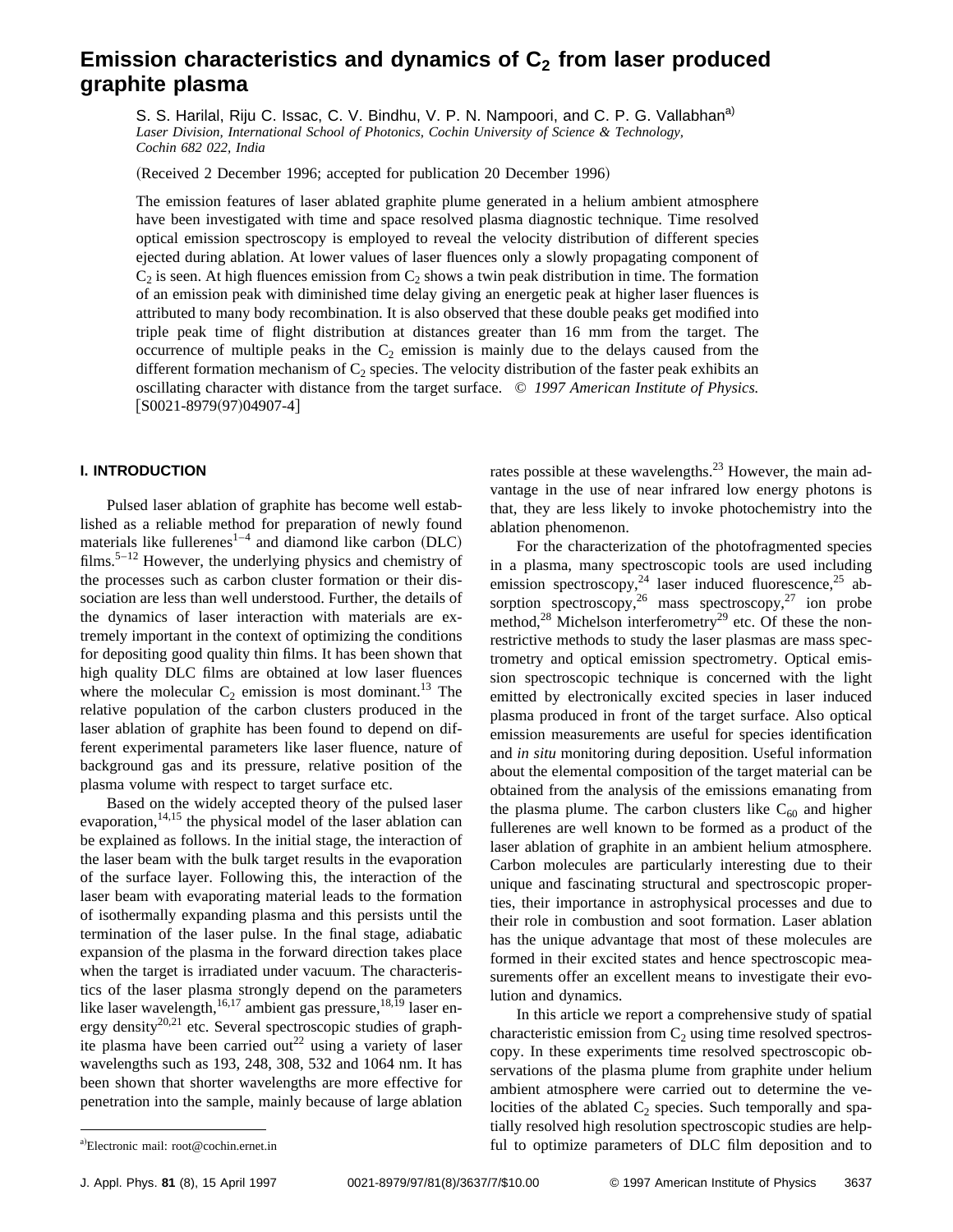correlate the carbon clusters with plasma dynamics. To the best of our knowledge this is the first report regarding the existence of a triple peak in the temporal history of  $C_2$  emission from laser produced carbon plasma. Our results also indicate that the temporal profile of  $C_2$  species produced during laser ablation of graphite exhibits a triple peak structure only beyond a certain spatial separation from the target (16 mm) and thereafter they propagate with three different expansion velocities.

## **II. EXPERIMENTAL SETUP**

The experimental setup used for the present study is similar to the one described elsewhere.<sup>30,31</sup> The 1.06  $\mu$ m laser beam from a *Q*-switched Nd:YAG laser having pulse width of 9 ns and repetition rate 10 Hz was focused onto a graphite target contained in a vacuum chamber. The target was rotated by a small electric motor so that the laser pulses are made to fall at a new spot every time on the graphite surface. The pressure of helium gas inside the chamber is kept at 100 mTorr during these experimental studies. The emission from the carbon plasma was focused at right angles to its expansion direction to produce a 1:1 image on the entrance slit of a scanning monochromator  $(1 \text{ m} \text{Spez})$ coupled to a photomultiplier tube (PMT, Thorn EMI, rise time 2 ns). Using a number of apertures and slits emission features from various vertical segments of the plasma plume can be studied. The characteristic emission lines were selected using the monochromator and the output from the PMT was monitored using a digital storage oscilloscope (Iwatsu model DS  $8621$ ) with a maximum sampling rate of 200 MHz with 50  $\Omega$  termination to record the emission pulse shapes. This setup essentially provides delay as well as decay times for emission from constituent species from vertical segments situated at different distances from the target. In these experiments spatially resolved studies were carried out for distance up to 25 mm normal to the target surface with an accuracy better than 0.2 mm.

### **III. RESULTS AND DISCUSSION**

The time resolved studies of emission lines from  $C_2$  species were made from the oscilloscope traces which showed definite time delays for emission with respect to the laser pulse. It has been found that each emission line has a distinctly different temporal profile. The time evolution of emission from the constituent species of the plasma determines the subsequent expansion and should provide the best observations for shaping our understanding of the plasma dynamics. Time of flight (TOF) distributions give the time of arrival at a certain point in space with a known flight length and these can easily be transformed into velocity distribution.

Recently we reported $30$  space as well as time resolved studies of  $C_2$  species which reveal double peak structure in TOF emission pattern of  $C_2$  species beyond a threshold laser fluence. This threshold was found to increase with increasing distance from the target surface. Below this threshold fluence, only single peak distribution is observed. These twin peak structures of  $C_2$  species from carbon plasma beyond a threshold fluence were assigned due to the occurrence of species corresponding to those generated by the dissociation of higher clusters, giving rise to the slower velocity component and to those generated by two body or many body recombination processes giving rise to the faster peak which is present only at higher fluences. It is also observed that the faster peak keeps getting narrow and shifts towards the leading edge of the distribution while the slower one becomes more and more wide and moves away from the leading edge with the increase in helium ambient pressure.<sup>18</sup> The most important results of the present observations is that the temporal profile of  $C_2$  species exhibits a triple peak structure for the TOF distribution at spatial distances greater than 16 mm from the target.

The typical temporal profiles for emission from  $C_2$  species [choosing  $\lambda$ =516.5 nm corresponding to (0,0) band of Swan system] at a laser fluence of 29.3 J cm<sup>-2</sup> for different axial distances from the target are shown in Figs.  $1(a) - 1(f)$ . The Swan bands arise from transitions between the  $a^3\Pi_u$ and  $d^3\Pi_g$  electronic states of the molecule. The time resolved observation presented here characterizes the axial expansion of the plasma i.e., strictly along a direction perpendicular to the target surface. Figures  $1(a)$  and  $(b)$  represent the oscilloscope traces of TOF distribution of  $C_2$  molecules at distances 5 mm and 10 mm from the target. At these distances, there exits a double peak and the features of these twin peaks on laser fluence and ambient helium pressure have been reported recently.<sup>18,30</sup> The emergence of the new peak occurs only at distances greater than 16 mm from the target. Fig.  $1(c)$  shows the formation of the new peak in between the aforesaid twin peaks. Figures  $1(d) - 1(f)$  show the triple fold TOF distribution of the  $C_2$  species at distances 18 mm, 20 mm and 22 mm away from the target. The time evolution of the spectral emission obtained in the present work clearly reveals that the  $C_2$  species ejected from graphite target has a twin peak distribution up to a certain distance from the target  $(16 \text{ mm})$  and at farther distances the TOF pattern shows a triple peak structure. It has also been found that there is a well defined threshold fluence to observe this triple peak structure in the TOF distribution.

There are only a few reports which describe the multiple peak time of flight distribution in laser generated plasma from graphite target. Dixon and Seely<sup>32</sup> observed a double peak structure in C II species and they explain it as due to collisional interaction like resonance charge transfer which has been shown to be a velocity dependent one. Lowndes<sup>6</sup> observed three modes of incident species in the TOF profile using ion probe method and they attributed it to scattered ions, ions that are slowed by gas phase collisions and slow moving clusters formed through collisions, respectively. Tasaka *et al.*<sup>33</sup> observed triplefold plume structure during Nd:YAG laser ablation of graphite into helium ambient atmosphere and during optical emission studies they found that the fastest component is composed of carbon ions, second fastest component is due to compressed neutral molecules and the slowest component is the radial vapor from the graphite target. Bulgakov and Bulgakova<sup>34</sup> made a theoretical model for the plume expansion into ambient gas and have shown that pulsating character in the velocity distribution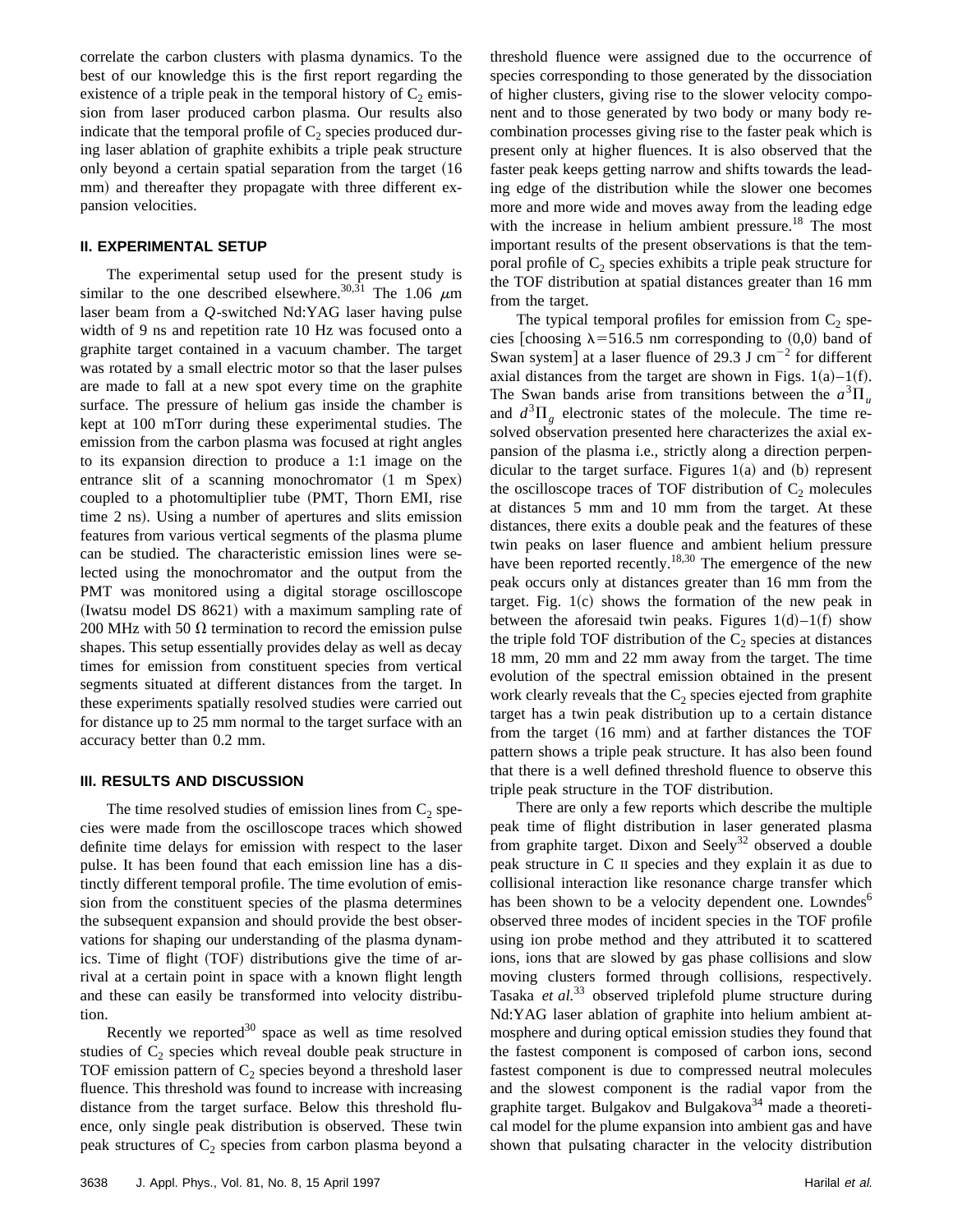

FIG. 1. Intensity variation of spectral emission with time for  $C_2$  species  $(516.5 \text{ nm})$  at different distances from the target. Distances are (a) 5 mm, (b) 10 mm, (c) 17 mm, (d) 18 mm, (e) 20 mm and (f) 22 mm. These TOF spectra are recorded at a laser fluence of 29.3 J cm<sup>-2</sup> and at helium pressure of 100 m Torr.

can be explained using back and forth shock wave propagation and they also indicated that ionization and recombination processes have no significant effect on these pulsations. But they couldn't succeed in explaining the triple structure for the BaO molecule during mass spectroscopic studies<sup>35</sup> using cloud ionization model.

It is well known that graphite exhibits a large difference between the inter-layer and the intra-layer bond strengths. It is expected that at low laser fluences, graphite will be ablated layer by layer producing large particles which in turn get dissociated to form  $C_2$  species.<sup>36</sup> The dissociative mechanism can further be supported by the observation of long duration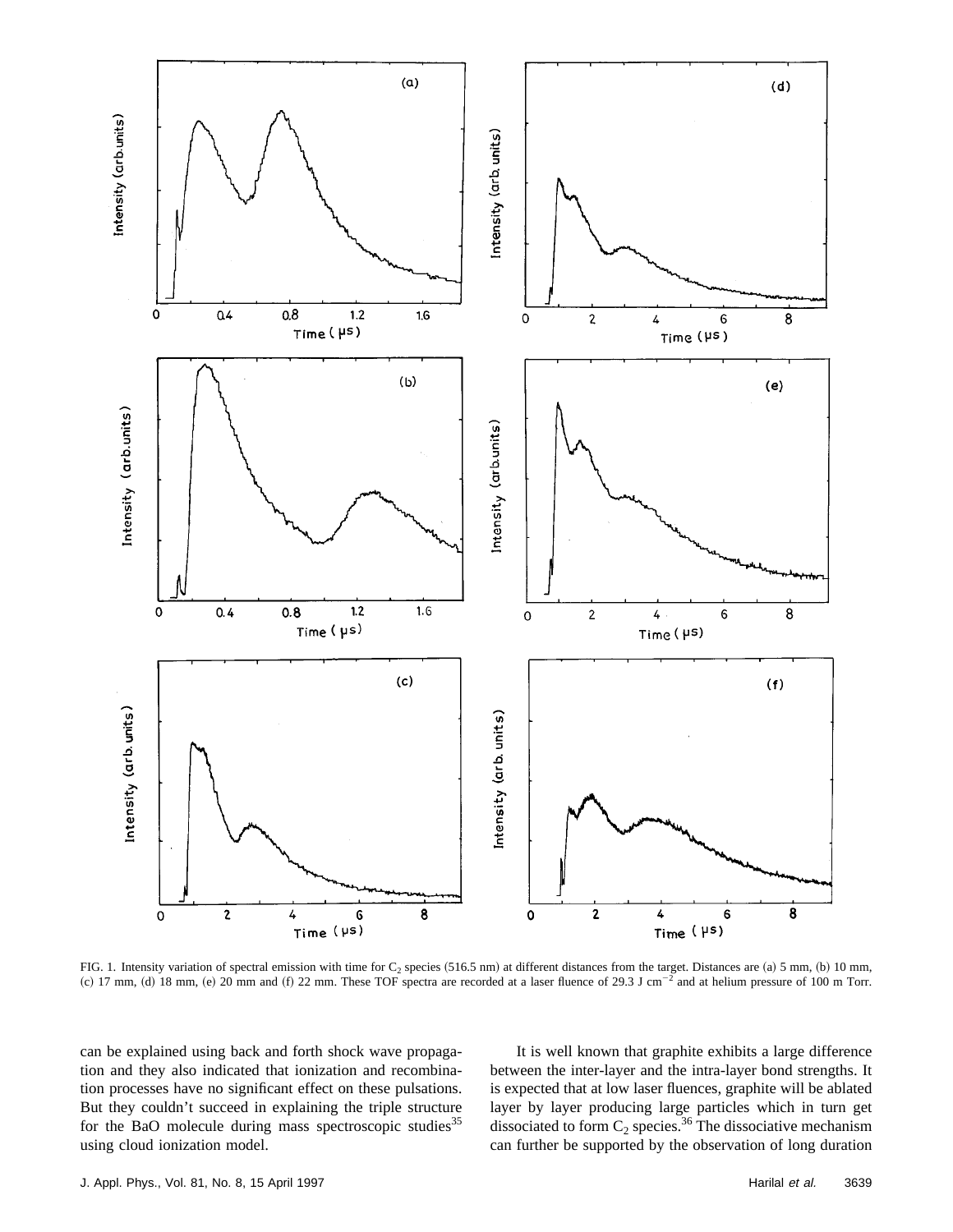

FIG. 2. Variation of time delay in the peak intensities with distance for the Pk1 of C<sub>2</sub> at different laser fluences. (O) 29.3 J cm<sup>-2</sup> and ( $\Box$ ) 31.6 J cm<sup>-2</sup>.

of Swan band emission at low fluences. At low laser fluences only a slowly propagating component with low kinetic energy is observed. The dominant mechanism for the production of  $C_2$  Swan band emission at low fluences is the electron collision with  $C_n$  cations and neutrals  $(n>2)$  followed by dissociation where one of the fragments is an ejected  $C_2$ molecule. However, at high laser fluence Swan band formation is mainly due to electron–ion and ion–ion recombination. $37$  It is observed here that at high laser fluences, after a threshold, an emission peak showing a faster component with higher kinetic energy for  $C_2$  molecules begins to appear.

Figures 2 and 3 give the variation of time delay with distance for the faster (*Pk*1) and slower peak (*Pk*2) in the TOF distribution of  $C_2$  for different laser fluences. It is seen from Fig. 2 that the time delay for the faster peak is constant up to 10 mm from the target and then increases. It is also noted that after 16 mm the delays for the *Pk*1 decreases sharply. From the plots of delay time vs distance, one can obtain instantaneous velocities for  $C_2$  molecules from  $Pk1$ and *Pk*2 and these are given in Figures 4 and 5, respectively.



FIG. 4. Expansion velocities as function of distance for Pk1 of  $C_2$  for fluences at (O) 29.3 J cm<sup>-2</sup> and ( $\square$ ) 31.6 J cm<sup>-2</sup>.

It may be noted that the velocities are not constant and they vary with distance from the target. From the mean velocity distribution of these species it is clear that the velocity of *Pk*1 increases with spatial separation from the target up to  $z=10$  mm. The sudden decrease in the velocity of these species after 10 mm shows the deceleration of the  $C_2$  species. However at distances greater than  $z=15$  mm, the velocity of the particles again gets enhanced. In the case of the second peak (Fig. 5) the velocity increases with spatial separation from the target until it reaches 6 mm and then the expansion velocity is found to be somewhat constant  $(8 \text{ km/s})$  up to  $z=20$  mm and then decreases. The intensity variation of these peaks with spatial separation shows different spatial maxima for faster  $(z=12 \text{ mm})$  and delayed peak  $(5 \text{ mm})$ . The variation of time delay for newly generated peak beyond  $z=16$  mm is given in Fig. 6 from which it is clear that the time delay is increasing with increasing distance in this case.

In order to identify whether the multiply ionized carbon species have any role in this peculiar appearance of three peaks in the  $C_2$  emission spectrum, optical emission analysis from carbon ions were also carried out. Emission originating



FIG. 3. Variation of time delay in the peak intensities with distance for Pk2 of C<sub>2</sub> at different laser fluences. (O) 29.3 J cm<sup>-2</sup> and ( $\Box$ ) 31.6 J cm<sup>-2</sup>.



FIG. 5. Expansion velocities as a function of distance for pk 2 of  $C_2$  for fluences at (O) 29.3 J cm<sup>-2</sup> and ( $\square$ ) 31.6 J cm<sup>-2</sup>.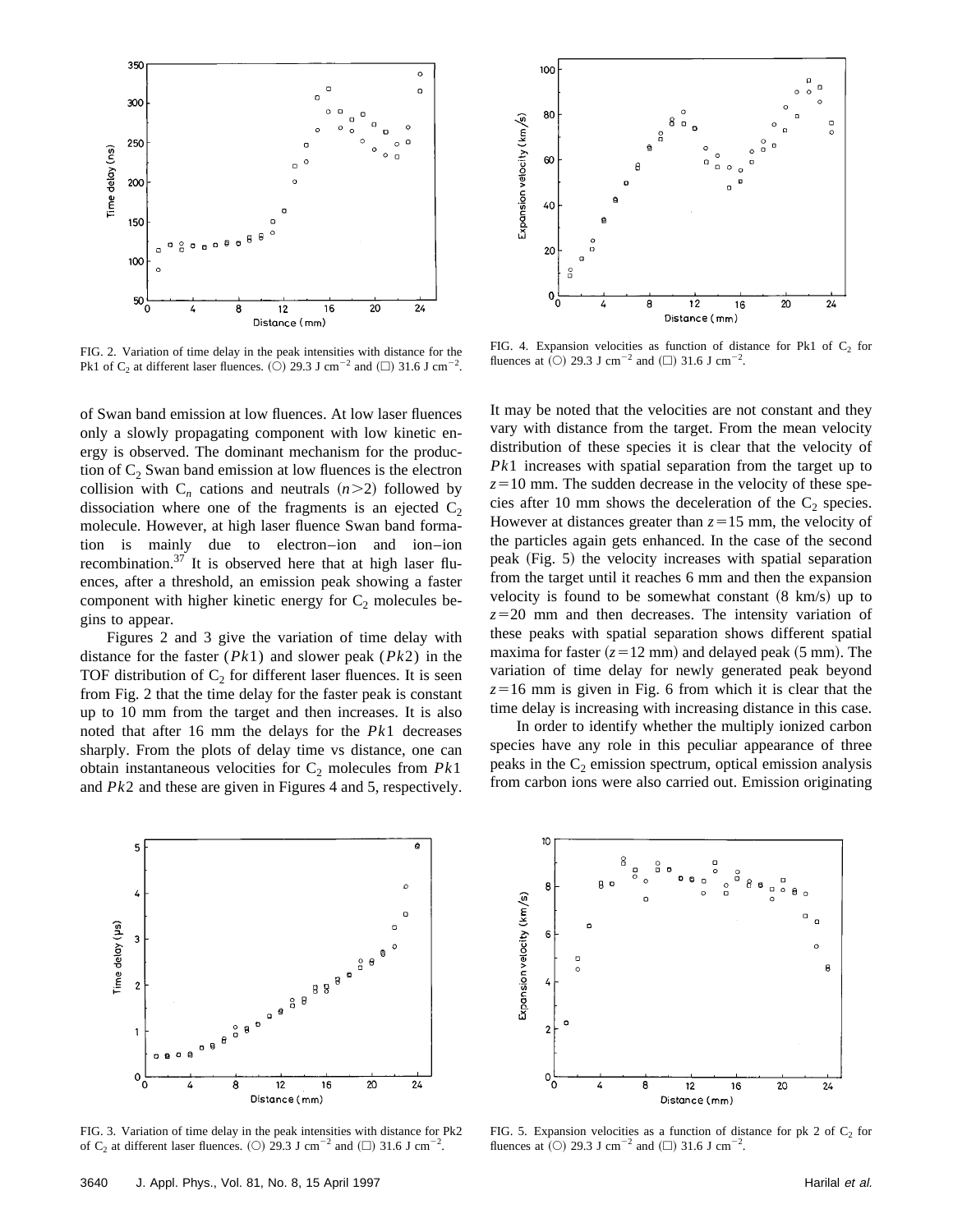

FIG. 6. Variation of delay time with distance for newly generated peak of  $C_2$  at different laser fluences. (O) 29.3 J cm<sup>-2</sup> and ( $\square$ ) 31.6 J cm<sup>-2</sup>.

from ionic species appears when the laser fluence is sufficient to create a predominantly ionized plasma medium. Temporal profiles are recorded for the ionized carbon species, at 426.7 nm of C II  $(3d^2D - 4f^2F^0)$ , 569.5 nm of C III  $(3p^{1}P^{0}-3d^{1}D)$  and 580.1 nm of C IV  $(3s^{2}S-3p^{2}P^{0})$  for different distances from the target. The ionic species are characterized by faster and narrower TOF distribution in comparison with atomic or molecular species. The time delays observed for different ionized species with respect to the axial distance from the target is given in Fig. 7 at a laser fluence of 25.5 J cm<sup> $-2$ </sup>. The inverse slope of the curve drawn through the points gives their instantaneous velocities of these ionized species at a given time and distance. The expansion velocities of the ionized species are found to be increasing with degree of ionization. It is noted that the maximum expansion velocities of C II, C III and C IV are found to be at 40 km/s, 58 km/s and 80 km/s, respectively. The maximum spatial range for the ions were limited by the ex-



FIG. 7. Variation of time delay in peak intensity with distance for different ionic species of carbon at a laser fluence of 25.5 J cm<sup>-2</sup>. ( $\bullet$ ) C II transition  $(3d^2D - 4f^2F^0)$  at 426.7 nm,  $(\square)$  C III transition  $(3p^1P^0 - 3d^{-1}D)$  at 580.1 nm and (O) C IV transition  $(3s^2S - 3p^2P^0)$  at 569.5 nm.



FIG. 8. Change in intensity with distance for different ionic species of carbon. ( $\bullet$ ) C II transition  $(3d^2D-4f^2F^0)$  at 426.7 nm, ( $\square$ ) C III transition  $(3p^1P^0 - 3d^1D)$  at 580.1 nm and (O) C IV transition  $(3s^2S - 3p^2P^0)$  at 569.5 nm.

ponential drop in recorded intensity with distance  $(Fig. 8)$ and the time.

If it is assumed that the terminal stage of the plume can be modeled as a free expansion into the vacuum, the expansion velocity  $v$  can be written as<sup>38,39</sup>

$$
v = \sqrt{\frac{2 \eta kT}{M}},\tag{1}
$$

where *M* is the mass of the species,  $\eta$  is the number of internal degrees of freedom which varies from 2.53 to 3.28 associated with ionization and excitation, *T* is the temperature of the plasma and *k* is the Boltzmann constant. The above equation shows that the time delay of the plasma species depends upon the temperature and dimensions of the plasma along with mass of the concerned species. According to Eq.  $(1)$ , due to identical masses, different ionic species of carbon should have identical time delays. However, in actual practice it is observed that the species with higher degree of ionization have higher velocities because of the coulomb fields generated by negatively charged electrons escaping from the plume. These results are consistent with our earlier observations<sup>30</sup> suggesting that the occurrence of faster peak in the temporal profile of  $C_2$  above a certain threshold laser fluence is caused by recombination of these ions. It is also supported by the fact that the molecules giving rise to these recombination peaks have almost identical kinetic energy distribution in comparison with highly energetic ions.

Another important observation is that the intensity of the ionized species increases with laser fluences but get saturated at higher fluences as is given in Fig. 9. There is a laser fluence threshold for the appearance of multiply charged ions and this threshold increases with degree of ionization. It is also noted that the expansion velocities of these ionic species increases with increasing laser fluence. The exponential increase in the intensity of emission of positive ions with laser fluence is in accordance with the Richardson–Saha laws.<sup>40</sup> The saturation in intensity at high laser fluences is due to a change in the efficiency of laser coupling to the target by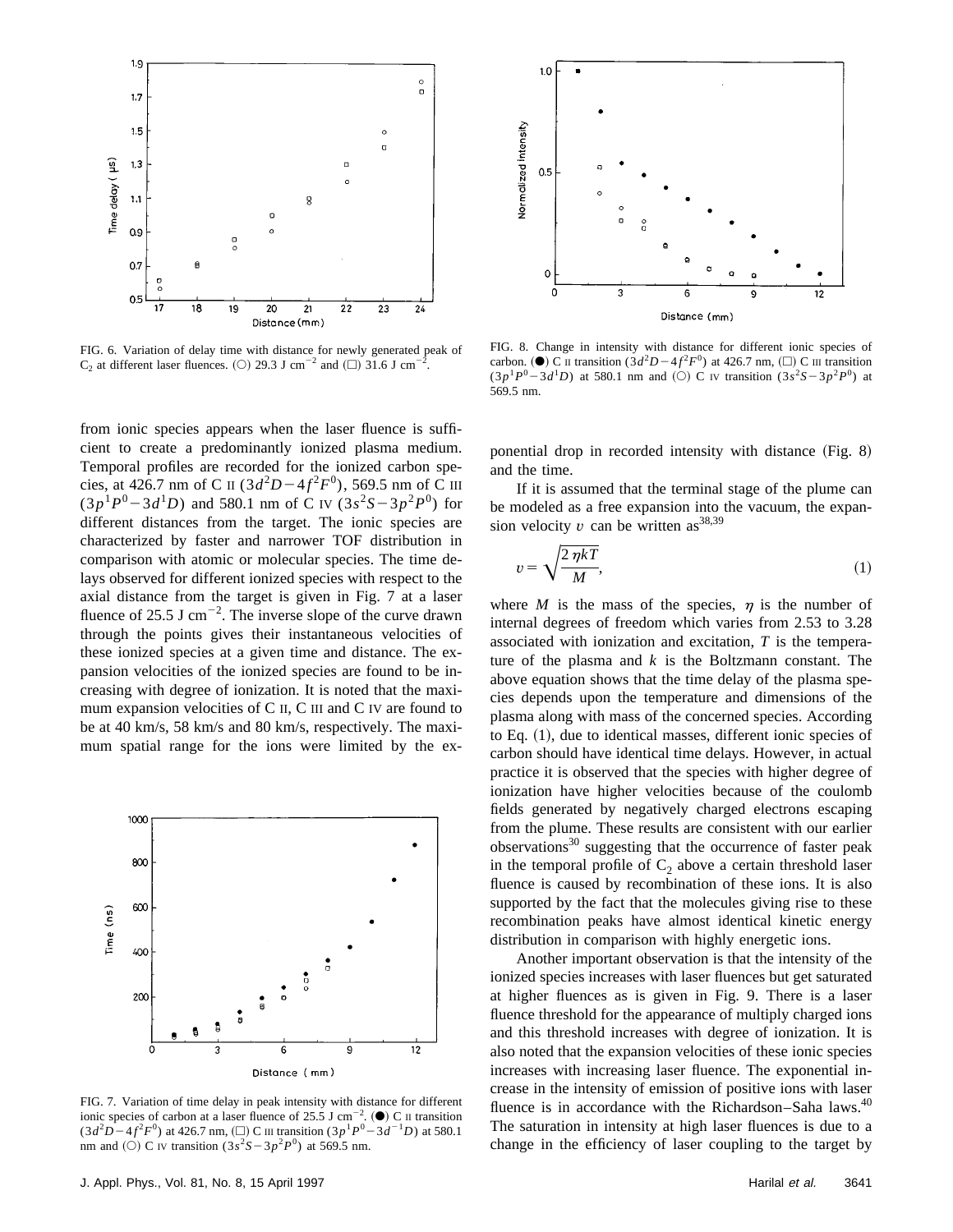

FIG. 9. Change in intensity with laser fluence for different ionic species. (**O**) C II transition  $(3d^2D-4f^2F^0)$  at 426.7 nm,  $(\square)$  C III transition  $(3p^1P^0 - 3d^1D)$  at 580.1 nm and (O) C IV transition  $(3s^2S - 3p^2P^0)$  at 569.5 nm.

increased absorption and/or reflection from the laser induced plasma, a process known as plasma shielding. The increase in ionization and intensity saturation with varying laser fluence also seem to suggest strong interaction of the laser pulse with the dense plasma formed near the target within the pulse duration.

From Fig. 1, it is seen that at higher spatial distance from the target  $(>16 \text{ mm})$ , the recombinational peak splits further into two forming a threefold time of flight profile for the  $C_2$ species. The reason for the occurrence of twin peak structure in the recombination emission intensity profile can be attributed to delays caused by different recombinational formation mechanism of  $C_2$  species in the plasma. It is also seen from Fig. 6 that the time delays for these newly generated  $C_2$ species are increasing steadily with increasing distance from the target.

From Fig. 4, one sees an anomalous variation of expansion velocity of the  $C_2$  species with axial separation from the target. Gas dynamic effects are thought to play a major role in determining the spatial and velocity distribution of the vaporized material. The velocity at any point inside the plasma depends upon the spatial separation from the target surface. The atoms, molecules and ions undergo collisions in the high density region near the target forming the so called Knudsen layer, to create a highly directional expansion perpendicular to the target. $41,42$  The density of the plasma will be maximum near the target due to collisions and hence the mean drift velocity normal to surface will be a minimum at very close to the target. The plasma expansion in a direction perpendicular to the target surface can be written  $as<sup>14</sup>$ 

$$
Z(t)\left[\frac{1}{2t}\frac{dZ}{dt} + \frac{d^2Z}{dt^2}\right] = \frac{6kT_0}{M},\tag{2}
$$

where *dZ*/*dt* is the expansion velocity of the plasma in the *Z* direction,  $k$ , the Boltzmann constant,  $T_0$  the isothermal temperature of the plasma and *M* is the molecular weight of the particle. The above equation evidently shows that the expansion velocities are low and acceleration is very high during the initial stages of expansion. But when the expansion velocities increase, acceleration starts to decrease. The laser pulse being short, the plasma cloud within the pulse duration has a minimum size in the direction normal to the target surface. A dense plasma can absorb strongly the trailing part of the laser pulse. Thus the absorption of the laser radiation by the plasma increases the velocity of the species inside the plasma and the hydrodynamic expansion is directed right angles to the surface of the target. This is found to be true as seen in Figures 4 and 5, respectively, at distances near the target where expansion velocities increase very rapidly with respect to the spatial separation from the target. During the initial stages of the plasma expansion, the velocity in the direction perpendicular to the target surface is very high as a result of the small dimension of the plasma in that direction. It is reported that  $43,44$  during shorter time intervals that the expansion of the plume is one dimensional while for longer time scales the expansion is essentially three dimensional. This has also been supported by ultra fast photography of laser ablation plumes.<sup>45</sup>

After the termination of the laser pulse, adiabatic expansion of the plasma begins. During this process, the thermal energy is converted to kinetic energy with the plasma attaining high expansion velocities. The adiabatic expansion of the plasma in the  $Z$  direction can be written as<sup>14</sup>

$$
Z(t)\left[\frac{d^2Z}{dt^2}\right] = \frac{6kT_0}{M} \left[\frac{Z_0}{Z(t)}\right]^{\gamma - 1},\tag{3}
$$

where  $Z_0$  is the edge of the plasma at which the laser pulse is terminated and  $\gamma$ , the maximum attainable particle velocity. In the adiabatic expansion region, the acceleration depends on the initial temperature and the mass of the species.

From Fig. 5 it is seen that, the velocity of Pk2 is constant  $(8 \text{ km/s})$  after the initial expansion of the plasma. The velocities of these are found to be decreased at the boundary of the plasma which is in accordance with the drag model<sup>46</sup> which predicts that the plume eventually comes to rest due to resistance from collision with background gas. Fig. 4 shows that between distances of 10 mm to 15 mm from the target, the expansion velocity decreases for the Pk1 while it increases again at farther distances. This peculiar velocity pulsations can be explained as follows. During the adiabatic expansion the thermal energy is rapidly converted into kinetic energy, thereby attaining high expansion velocities. It has been reported that for spherical plasmas temperature drops off as the square of its radius.<sup>47</sup> A rapid drop in temperature occurs when the spherical plasmas expand. This may be the reason for the decrease in kinetic energy for the Pk1 in the region between 10 mm to 15 mm. However, the temperature drop will not continue with respect to the square of the radius of the spherical plasmas indefinitely, because of cooling due to expansion which will be balanced by the energy gained from the recombination processes of the ions.

## **IV. CONCLUSIONS**

Time and space resolved study of  $C_2$  molecules from laser produced carbon plasma in the presence of ambient helium gas is carried out using optical emission spectros